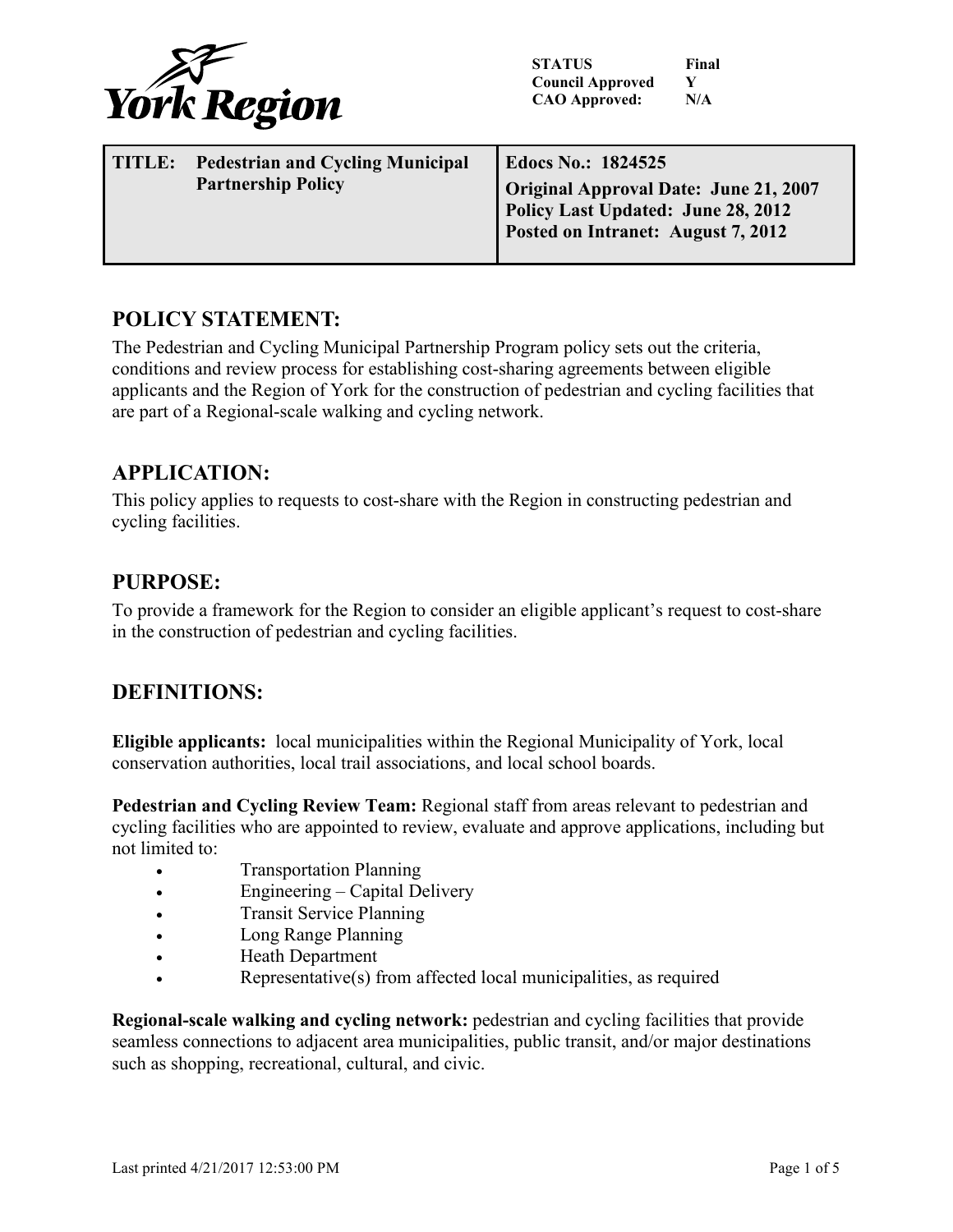# **DESCRIPTION:**

The Pedestrian and Cycling Municipal Partnership Program offers eligible applicants the opportunity to cost-share on the construction of pedestrian and cycling facilities which form part of a Regional-scale walking and cycling network.

Regional Council has allocated \$500,000 annually for this program.

Pedestrian and cycling facilities shall support the Region's objective to establish a balanced and sustainable transportation system, by:

- Providing alternate transportation options that reduce dependence on private vehicles while improving public health and air quality; and
- Improving accessibility and mobility through a system that engages pedestrians and cyclists and makes them feel comfortable when using it.

Constructing pedestrian and cycling facilities that are part of a Regional-scale walking and cycling network will contribute to achieving a number of the Region's strategic goals, which include:

Vision 2051

- A place where everyone can thrive in an environment that fosters healthy living; is safe, accessible, inclusive and supportive.
- A diverse urban form that provides a variety of interesting and exciting places to live, work and play. Communities are people-first and designed for healthy, active living and social inclusion, and are the heart of business, arts and culture, community life and services.
- A seamless network for mobility that provides accessibility to all destinations using diverse transportation options for people in all communities, promotes active health living and safely and efficiently moves people and goods.
- Sustainability that can be practiced in everyday life through climate resiliency, innovative water conservation and re-use, water resource protection, waste reduction, energy conservation and greenhouse gas reduction.

York Region Official Plan

- To improve the health and well-being of residents and workers in the Region by planning and developing sustainable active communities.
- To create a competitive and flexible economic environment that encourages investment and a diversity of employment opportunities.
- To enhance the Region's urban structure through city building, intensification, and compact and complete communities.
- To provide the services required to support the Region's residents and businesses to 2031 and beyond, in a sustainable manner.
- To continuously engage and partner with communities, stakeholders and other levels of government.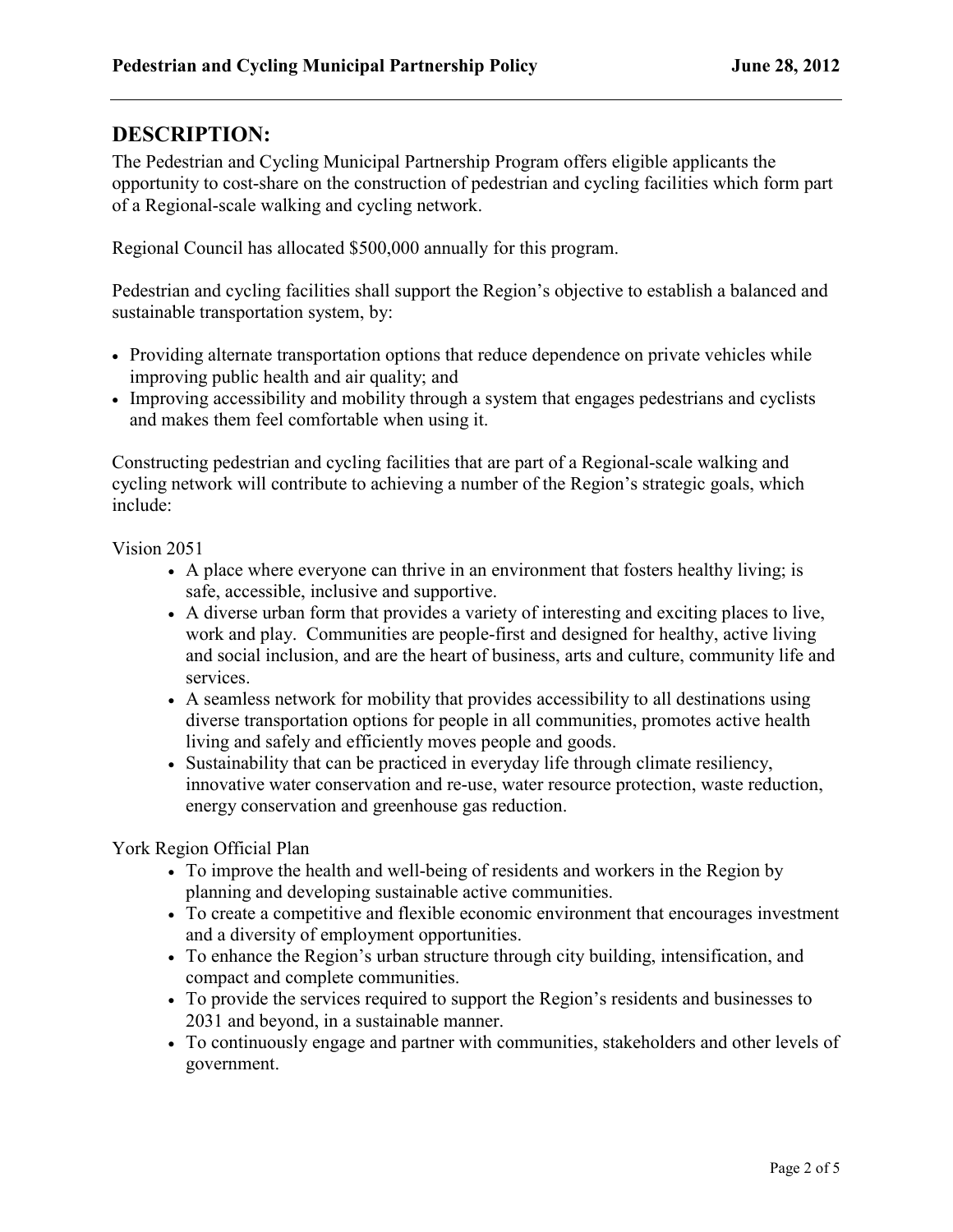#### • **Application**

An eligible applicant that applies to this program must ensure its application meets the eligibility criteria and conditions set out in this policy, its associated application guidelines, and any additional program documents or other applicable requirements as amended.

## • **Eligibility Criteria**

- 1. The proposed facilities must form part of a Regional-scale walking and cycling network.
- 2. The proposed facilities must support relevant goals and objectives included in:
	- the York Region Vision 2051 Strategic Plan; and
	- the York Region Official Plan.
- 3. The proposed facilities must meet Regional planning and design guidelines.
- 4. The application must be accompanied by local council or board approval that commits the applicant to cost-sharing, and to responsibility for the maintenance, repair and replacement of the proposed facilities.
- 5. The application must be supported by local council- or board-endorsed studies, plans and/or guidelines that provide a vision for the local community where the proposed facilities would be located.

#### • **Eligible Costs**

The following items are eligible for cost-sharing:

- 1. Capital construction costs
- 2. Cost of preparing tender documents

The following items are not eligible for cost-sharing:

- 1. Property acquisition
- 2. New curbs, gutters, or sidewalks, unless necessitated by design
- 3. Interlocking pavers
- 4. On-going maintenance during the course of operations
- 5. Repair or replacement during the course of operations
- 6. Temporary or seasonal enhancements, including landscaping
- 7. End of trip facilities that are not part of the construction project (ex. bike racks, lockers, etc.).
- 8. Localized recreational trails or facilities
- 9. Municipal sidewalks within the Region's road right-of-way.

### • **Region Contribution**

- 1. Acceptance of applications is subject to the availability of funding.
- 2. Applications will be evaluated by the Pedestrian and Cycling Review Team.
- 3. The Region's contribution towards qualifying applications is a maximum of 50% of eligible costs net of all third party contributions.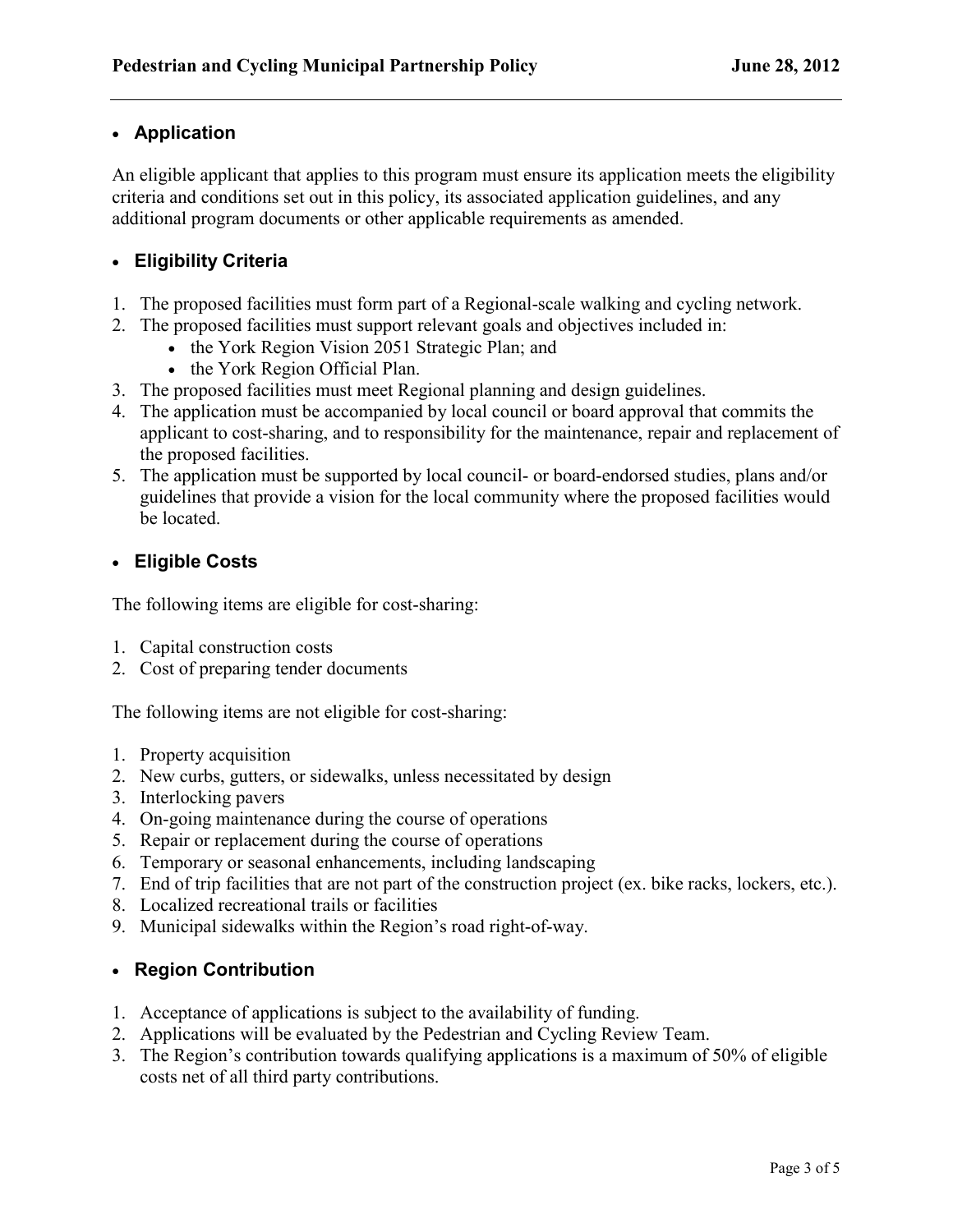- 4. The Region will not provide additional funding amounts in excess of the approved final cost estimate.
- 5. Any unused funding amounts are to be returned to the Region on a proportionate basis.

# **RESPONSIBILITIES:**

#### **Commissioner, Transportation and Community Planning Department**

- Apply the eligibility criteria for final approval of the proposed facilities.
- Authority to release funds for proposals which have been approved by the Pedestrian and Cycling Review Team.
- Report to Council annually on approved contributions.

#### **Manager, Transportation Planning**

- Administer and deliver the Pedestrian and Cycling Municipal Partnership Program.
- Lead function in relation to all Pedestrian and Cycling Municipal Partnership Program inquiries, activities with applicants, and within the Region of York.

#### **Applicants**

- Complete and submit required documents by the established deadlines.
- Communicate with the Manager, Transportation Planning and Project Manager (where applicable) on the design and construction scheduling of the approved facility.
- Revise the proposed facility design as required by the Manager, Transportation Planning and/ or the Pedestrian and Cycling Review Team.
- Adhere to agreements made as a condition of approval under this policy.

#### **Pedestrian and Cycling Review Team**

- Evaluate applications using Regional planning and design guidelines.
- Provide constructive comments that demonstrate collaboration with applicants during the application review process.

# **REFERENCE:**

Transportation Services Committee Report 6, Clause 5, adopted by Regional Council on June 28, 2012.

### **CONTACT:**

Director, Infrastructure Planning – Transportation and Community Planning Department